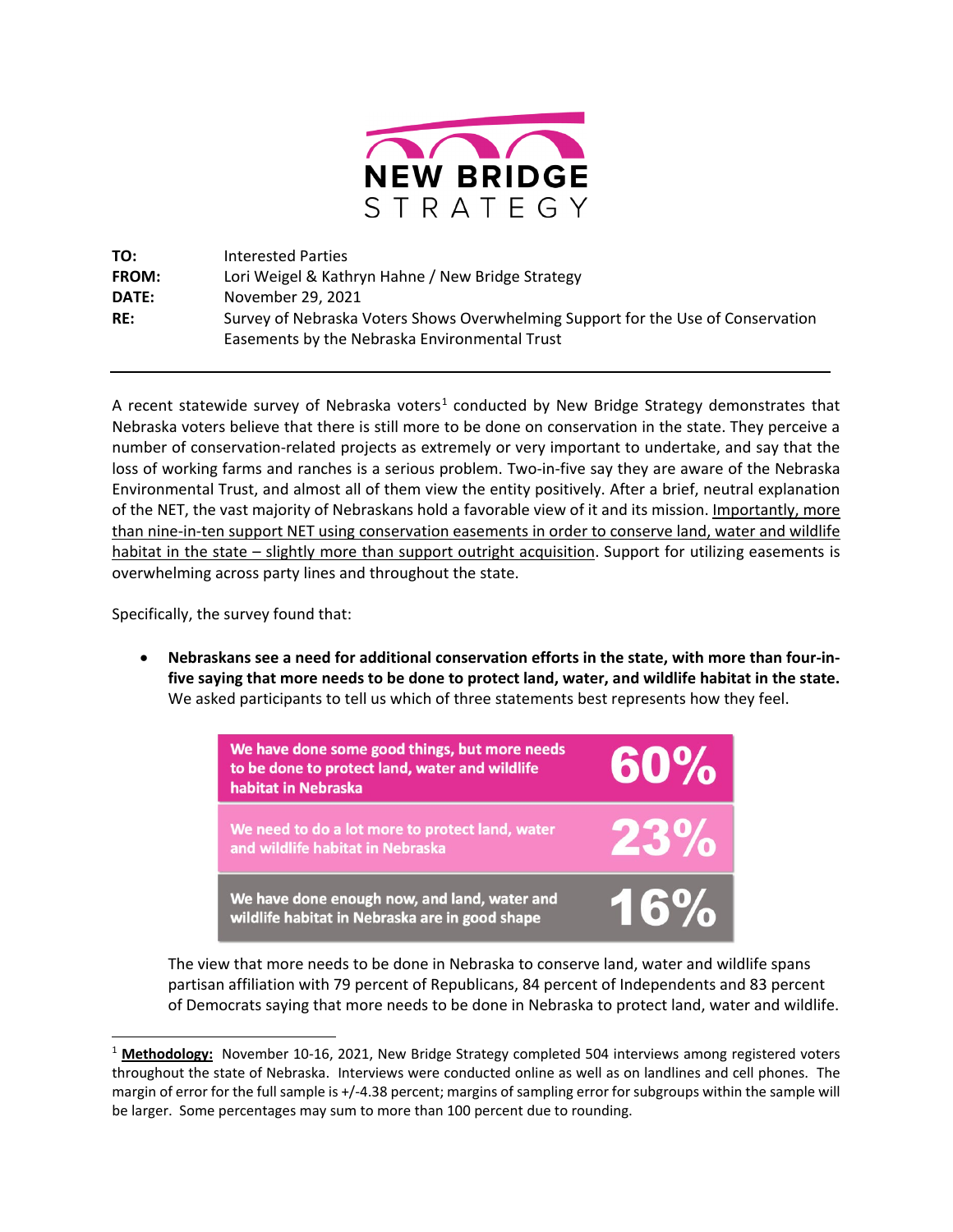Sportsmen and sportswomen are more likely (88 percent more needs to be done) than nonsportsmen/women (81 percent) to say that more needs to be done. This is also true regardless of the size of the community or region of the state.

• **Two-in-five say they have heard of the Nebraska Environmental Trust; among those aware of it, they are overwhelmingly favorable.** Just over one-in-ten (11 percent) say they have heard a lot about the Nebraska Environmental Trust, while another 31 percent say they have heard a little. Fully 79 percent who had heard of the Trust said they had a "favorable" opinion, with a significant 38 percent saying they have a "very favorable" opinion. Only 11 percent hold an unfavorable impression.



After a brief description of the Trust, over eight-in-

ten say they have a favorable opinion, and only 9 percent hold an unfavorable impression. More than three-quarters of voters of each party (77 percent of% Republicans, 83 percent of Independents, and 93 percent of Democrats) have a favorable opinion of the Nebraska Environmental Trust after more information.

• **More than nine-in-ten Nebraskans support the use of conservation easements by the Nebraska Environmental Trust.** As the following graph illustrates, Nebraskans express overwhelming and strong support for the NET "working with willing landowners to come to voluntary agreements, a tool known as an easement - to keep farms and ranches in agricultural use and other privately owned property conserved as natural areas, like prairies or wildlife habitat." In fact, support exceeds opposition by an 83-point margin, and even slightly exceeds the level of support for acquisition (88 percent support; 47 percent strongly support). A majority strongly support NET using easements as a tool to meet its mission.